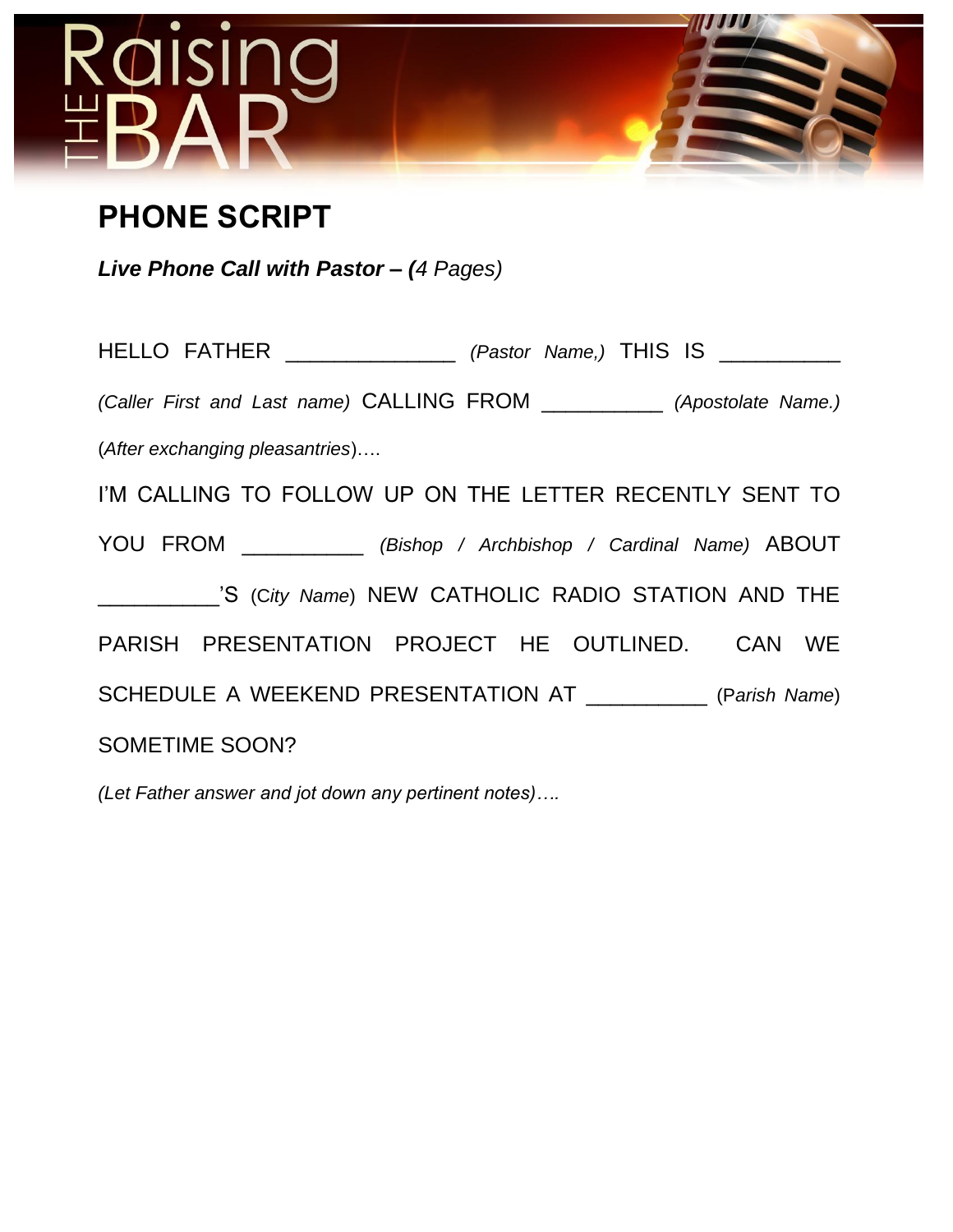

*Six Answers to Common Pastor Responses:*

## 1. *What is the presentation about?*

AS \_\_\_\_\_\_\_\_\_\_ *(Bishop / Archbishop / Cardinal Name)* EXPLAINED IN HIS LETTER, THE PRESENTATION IS A SIX-MINUTE SCRIPTED ANNOUNCEMENT. WE DO NOT TAKE UP A SECOND COLLECTION, THOUGH WE DO PUT PLEDGE CARDS IN THE PEWS AND ASK PARISHIONERS TO GIVE A GIFT AT A LATER TIME. WE REVIEW THIS AS PART OF THE PRESENTATION.

# 2. *That sounds like a very long presentation. I normally only allow three minutes at the most.*

I UNDERSTAND YOUR CONCERN. I KNOW THAT MANY TIMES OTHERS ASK FOR TWO OR THREE MINUTES TO TALK AND THEN GO ON MUCH LONGER. OUR PRESENTATION IS SCRIPTED, WELL DELIVERED AND WILL NOT TAKE ANY LONGER THAN THE SIX MINUTES OUTLINED IN \_\_\_\_\_\_\_\_\_\_'S *(Bishop / Archbishop / Cardinal Name)* LETTER.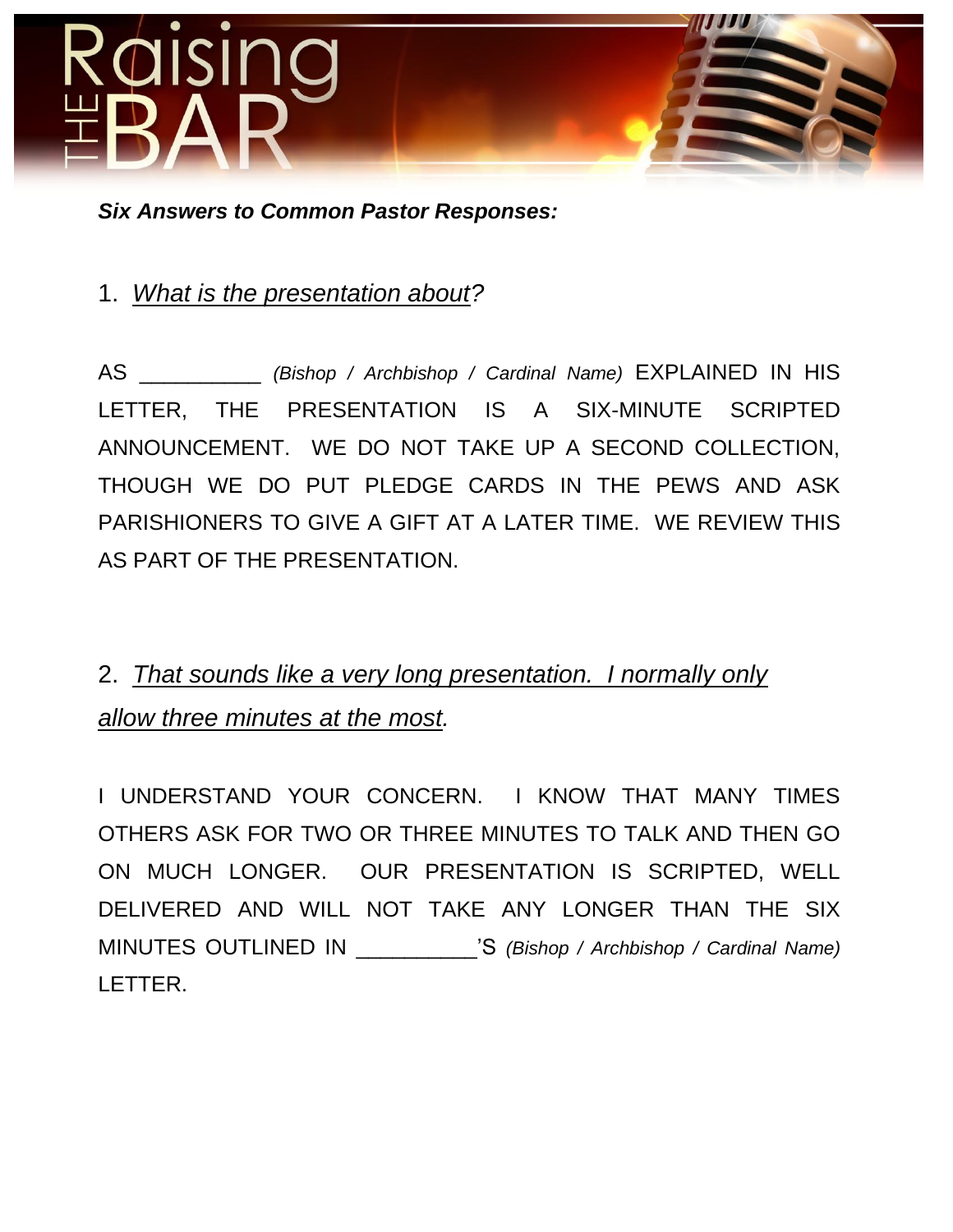

### **3**. *When would you like to come?*

IN HIS LETTER, \_\_\_\_\_\_\_\_\_\_ *(Bishop / Archbishop / Cardinal Name)* HAS ASKED THAT THE PRESENTATIONS TAKE PLACE BETWEEN NOW AND \_\_\_\_\_\_\_\_\_\_\_\_\_ *(Month / Year Listed in Letter.)* WE HAVE A TEAM OF PRESENTERS WHO ARE MAKING THEMSELVES AVAILABLE DURING THAT TIME PERIOD, SO ANY WEEKEND THAT IS CONVENIENT FOR YOU WILL WORK FOR US.

#### **4**. When does the presentation normally take place?

\_\_\_\_\_\_\_\_\_\_ *(Bishop / Archbishop / Cardinal Name,)* IN HIS LETTER, HAS ASKED THAT THE PRESENTATION TAKE PLACE AFTER HOLY COMMUNION.

(*If Father hints that he would like the presentation to take place following the homily, it is important to be open to that. If he says before Mass, appeal to him to allow you to do it after Holy Communion.)*